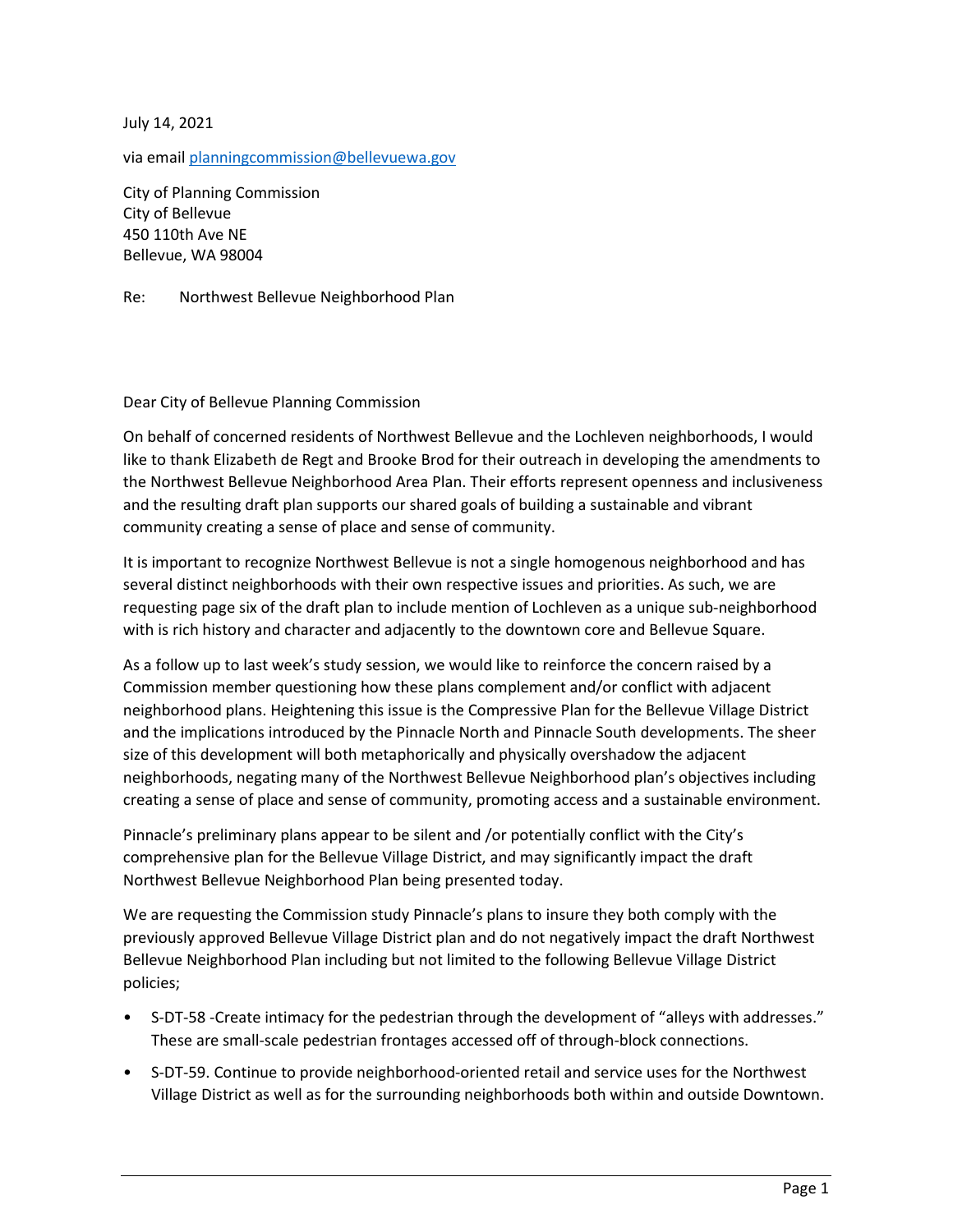- S-DT-63. Develop a neighborhood park in the Northwest Village District.
- S-DT-120. Provide an equitable distribution of Perimeter Areas along the north, west, and south boundaries of Downtown, based on their potential for protecting surrounding residential neighborhoods.
- S-DT-121. Provide incentives for multifamily residential uses and neighborhood-serving retail and service uses within Perimeter Areas to participate in traffic mitigation measures to reduce impacts on surrounding residential neighborhoods.
- S-DT-123. Establish development standards and design guidelines for Perimeter Areas that will break down the scale of new development and add activities and physical features that will be compatible both with the Downtown Subarea and surrounding residential areas.
- S-DT-124. Utilize sidewalk, landscaping, and green space treatments within Perimeter Areas to provide a transition from Downtown to surrounding residential neighborhoods

In summary, we encourage the Commission to look at the neighborhood plans in totality and reevaluate plans which may negatively impact adjacent neighborhoods for future generations.

Respectively,

Craig Spiezle

on behalf of Concerned Citizens of the Northwest Bellevue

Elizabeth de Regt, COB Senior Planner, Neighborhood Programs, ederegt@bellevuewa.gov